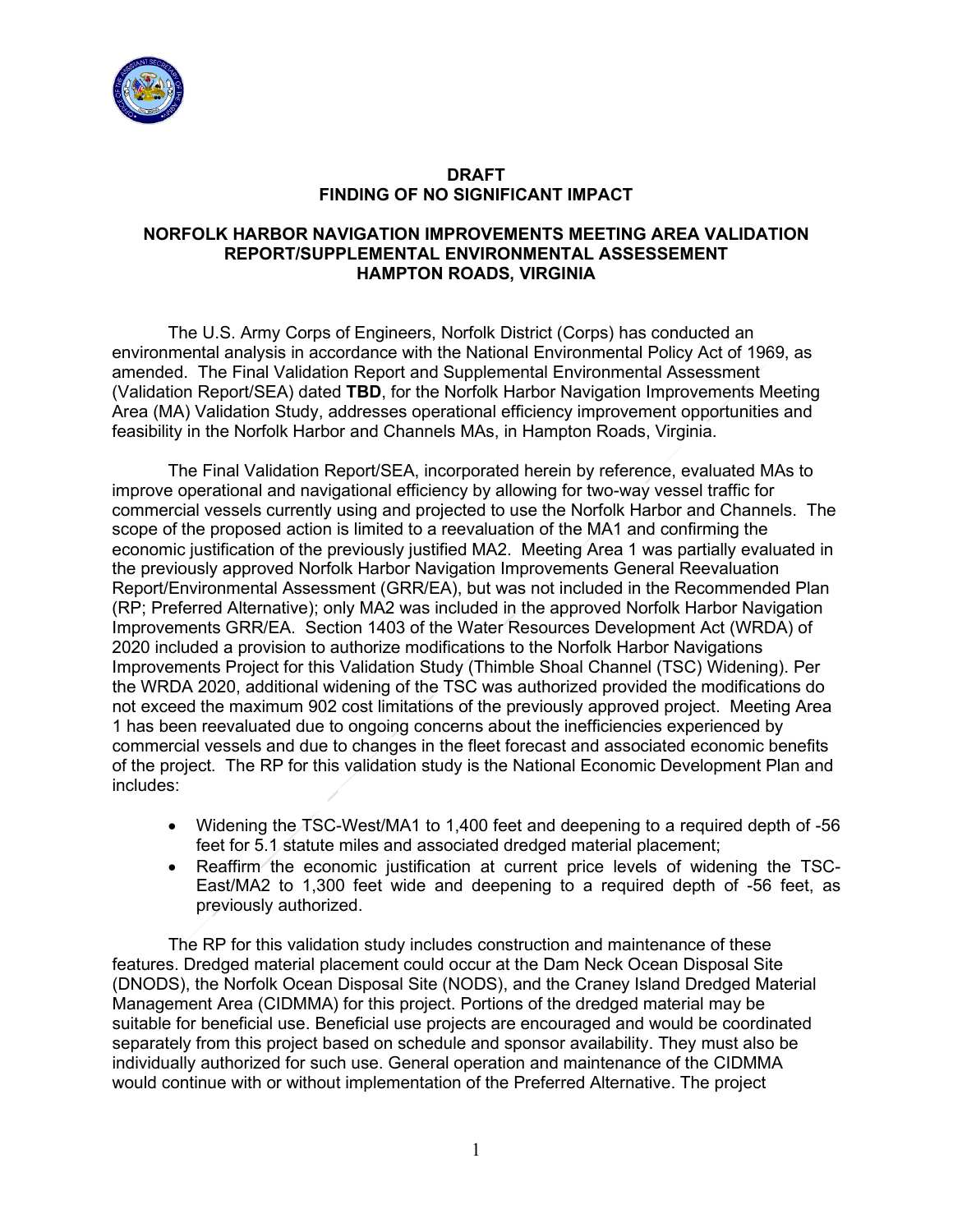

construction began in 2020 and following construction, channel depths would be maintained over the 50-year lifecycle of the project.

In addition to a "no action" plan, one other alternative was evaluated.<sup>1</sup> The other alternative includes the features described previously for the RP as this alternative is now described as the RP.

For all alternatives, the potential effects were evaluated, as appropriate. A summary assessment of the potential effects of the RP are listed in Table 1:

| <b>.</b>                                       | Insignificant<br>effects | Insignificant<br>effects as a<br>result of<br>mitigation* | Resource<br>unaffected<br>by action |
|------------------------------------------------|--------------------------|-----------------------------------------------------------|-------------------------------------|
| Aesthetics                                     | $\boxtimes$              |                                                           |                                     |
| Air quality                                    | $\boxtimes$              |                                                           |                                     |
| Aquatic resources/wetlands                     | $\boxtimes$              |                                                           |                                     |
| Invasive species                               | $\boxtimes$              |                                                           |                                     |
| Fish and wildlife habitat                      | ⊠                        |                                                           |                                     |
| Threatened/Endangered species/critical habitat | $\boxtimes$              |                                                           |                                     |
| Historic properties                            | $\boxtimes$              |                                                           |                                     |
| Other cultural resources                       | ⊠                        |                                                           |                                     |
| Floodplains                                    | $\boxtimes$              |                                                           |                                     |
| Hazardous, toxic & radioactive waste           | $\boxtimes$              |                                                           |                                     |
| Hydrology                                      | $\boxtimes$              |                                                           |                                     |
| Land use                                       |                          |                                                           | $\boxtimes$                         |
| Navigation                                     | $\boxtimes$              |                                                           |                                     |
| Noise levels                                   | ⊠                        |                                                           |                                     |
| Public infrastructure                          | $\boxtimes$              |                                                           |                                     |
| Socio-economics                                | $\boxtimes$              |                                                           |                                     |
| Environmental justice                          | $\boxtimes$              |                                                           |                                     |
| Soils                                          | $\boxtimes$              |                                                           |                                     |
| Tribal trust resources                         |                          |                                                           | $\boxtimes$                         |
| Water quality                                  | $\boxtimes$              |                                                           |                                     |
| Climate change                                 | $\boxtimes$              |                                                           |                                     |

**Table 1: Summary of Potential Effects of the Recommended Plan**

All practicable and appropriate means to avoid or minimize adverse environmental effects were analyzed and incorporated into the RP. Best management practices (BMPs) as detailed in the Validation Report/SEA will be implemented, if appropriate, to minimize impacts.

• Best management practices will be implemented during dredging to minimize disturbances to the environment. For example, agitation and operation of the

<span id="page-1-0"></span><sup>1</sup> 40 CFR 1505.2(b) requires a summary of the alternatives considered.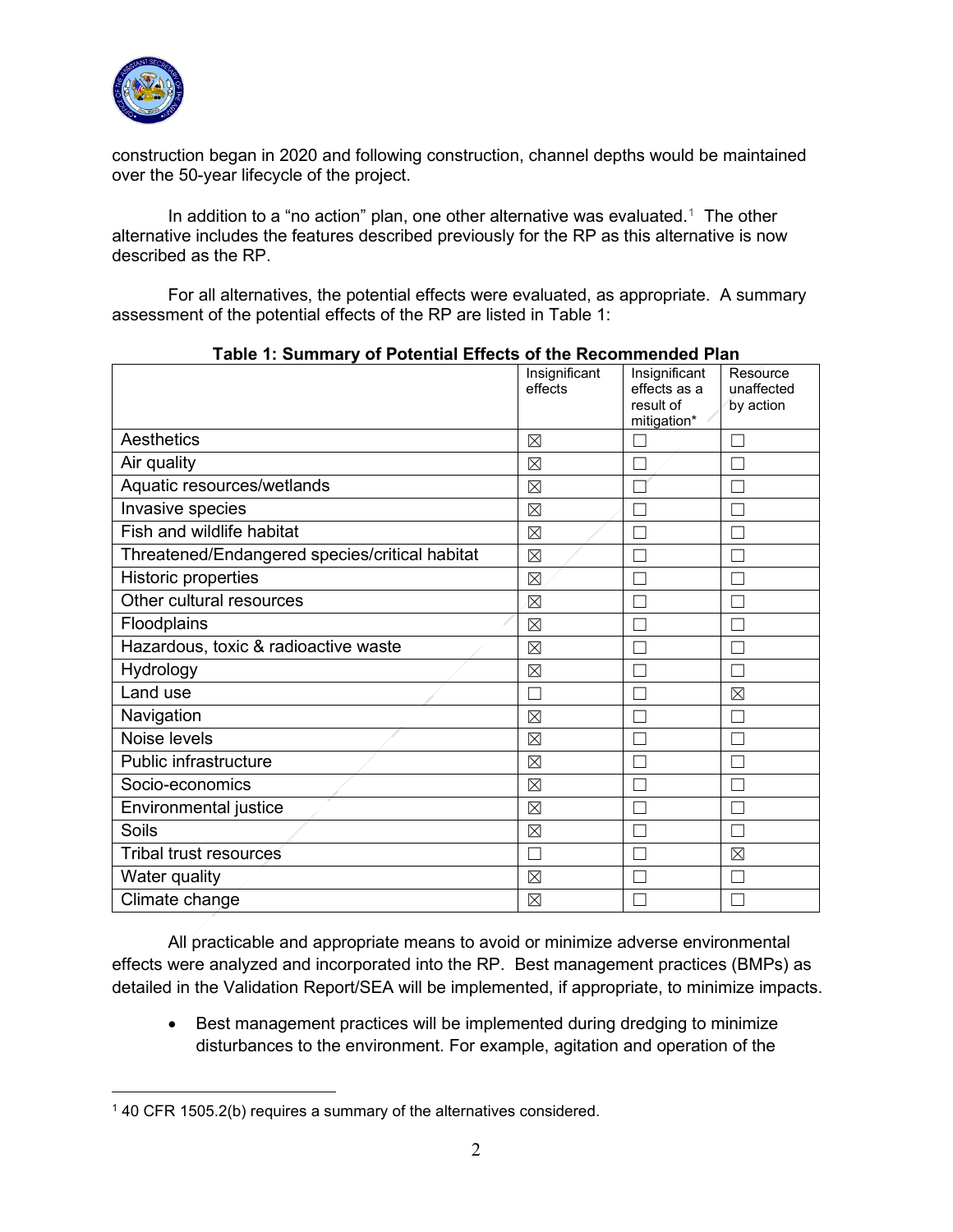

cutterhead of a dredge will not begin until the cutterhead is in immediate contact with the substrate. A similar measure will be taken for hopper dredges. The dredge operator will not begin dredging until the draghead is in direct contact with the substrate. For both types of hydraulic dredges, this measure reduces the intake of water, and the potential uptake and entrainment of eggs, larvae, juvenile, and adult fish species. By lowering the cutterhead/draghead to the bottom, before starting the agitation and suction of water and sediment, potential impacts and losses of fish species and sea turtle entrainment in the vicinity of the dredge are minimized.

- To minimize air emissions associated with dredging vessels and dredge-related equipment, vessels and equipment will not be allowed to run idle and will be shut off to the extent practical when not in use.
- The National Marine Fisheries Service (NMFS) will be contacted three days prior to the commencement of any dredging operations to ensure all appropriate reporting forms will be used.
- To minimize entrainment during dredging operations Turtle Excluder Devices will be used on dragheads for hopper dredges. Turtle Exclusion Devises create a sand wave in front of the draghead and will "roll" a resting sea turtle on the bottom off to the side and out of the path of the draghead.
- National Marine Fisheries Service-approved observers will be present on all hopper dredges and perform 100% inspection of inflow and/or inspection of dragheads and turtle excluder devices when Munitions of Explosive Concern/Unexploded Ordinance (MEC/UXO) screens are utilized.
- All dredge operators will be trained on measures of dredge operation that will minimize the take of sea turtles. All personnel performing dredging operations will be notified of the potential presence of sea turtles and the need to avoid collisions with sea turtles. All personnel are responsible for observing water-related activities for the presence of these species. All personnel shall be notified that there are civil and criminal penalties for harming, harassing, or killing listed or other protected species.
- If a sea turtle is observed within 100 yards (300 feet) of the active daily construction/dredging operation or vessel movement, all appropriate precautions shall be implemented to ensure its protection. These precautions shall include cessation of operation of any moving equipment closer than 50 feet of a sea turtle. Operation of any mechanical construction equipment shall cease immediately if a sea turtle is observed within a 50-foot radius of the equipment. Activities may not resume until the sea turtle has departed the project area of its own volition.
- Any collision with and/or injury to a sea turtle shall be reported within 24 hours to the NMFS's Protected Resources Division.
- The USACE will ensure all appropriate measures are taken to protect any sea turtles or listed sturgeon that survive hopper dredging entrainment. Although most sea turtles would not likely survive entrainment in hopper dredges, if a sea turtle were to survive the entrainment, the guidelines and procedures for handling live sea turtles entrained in hopper dredges as outlined in 50 CFR 223.206(d)(1) will be followed.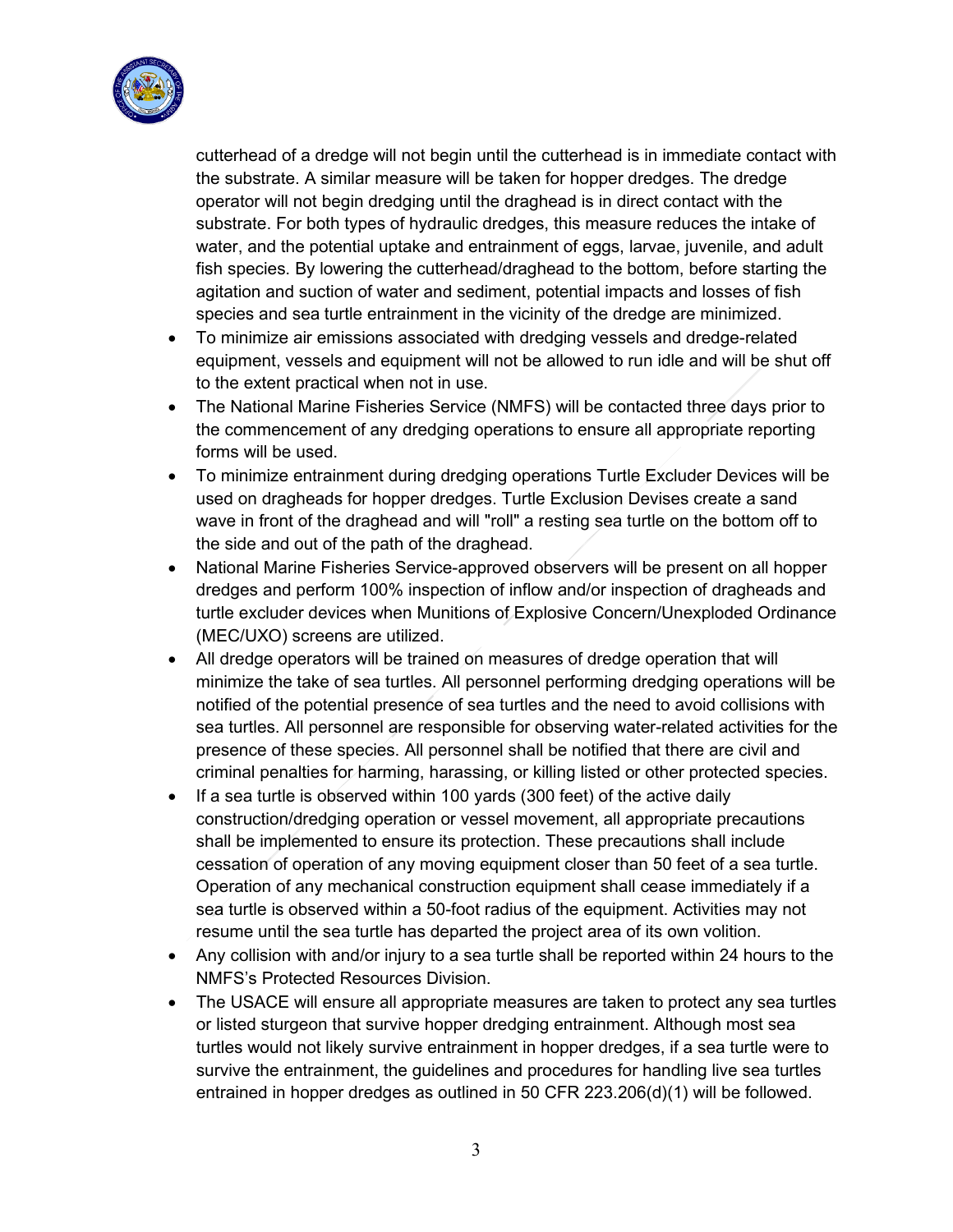

- Sea turtle relocation trawling will be initiated following the take of two sea turtles in a 24-hour period or four turtles within a two-month period.
- Unexploded ordinance screening devices shall be used on dredging equipment in locations with a potential threat of UXO detonation as defined by the USACE.
- Exposure to occupational health and safety hazards would be mitigated to the extent practical through adherence to an approved Work Safety Plan that incorporates standard work practices for handling contaminated sediments, screening/handling UXO, avoidance of slip and fall hazards, handling contaminated sediment, and wearing PPE.
- Standard specifications will be included in the construction plans specifying avoidance areas for archaeological site buffers at sites 44NR0054 and 44NR0055.
- A standard specification regarding protection, evaluation and treatment of archaeological discoveries will be included in construction plans

No compensatory mitigation is required as part of the RP.

Public review of the draft Report/SEA/EA and Finding of No Significant Impact (FONSI) will be completed on 19 December 2021. All comments submitted during the public review period will be responded to in the Final Report/SEA and FONSI.

Pursuant to Section 7 of the Endangered Species Act of 1973, as amended, the NMFS issued the Construction and Maintenance of Chesapeake Bay Entrance Channels and Use of Sand Borrow Areas for Beach Nourishment Biological Opinion dated 5 October 2018, that determined that the RP will not jeopardize the continued existence of the following Federally listed species: Atlantic sturgeon, green sea turtle, Kemp's ridley sea turtle, and loggerhead sea turtle. All terms and conditions, conservation measures, and reasonable and prudent alternatives and measures resulting from these consultations shall be implemented in order to minimize take of endangered species and avoid jeopardizing the species.

Pursuant to Section 7 of the Endangered Species Act of 1973, the RP may affect but is not likely to adversely affect the following Federally listed species or their designated critical habitat under the jurisdiction of the NMFS: the shortnose sturgeon, whales (blue, fin, north Atlantic right, sei, and sperm), hawksbill sea turtle, and leatherback sea turtle. The NMFS concluded the RP may affect, but would not adversely affect Atlantic Sturgeon Critical Habitat. The NMFS provided this determination on 5 October 2018.

Pursuant to Section 7 of the Endangered Species Act of 1973, as amended the Corps determined that the RP may affect, but is not likely to adversely affect the following Federally listed species under the jurisdiction of the USFWS: the eastern black rail, piping plover, red knot, roseate tern, and west Indian manatee. The effect to the monarch butterfly candidate species would be may affect, not likely to adversely affect. There would be no effect to the following Federally listed species under the jurisdiction of the USFWS: American alligator, redcockaded woodpecker, northern long-eared bat, sea turtles (green, hawksbill, Kemp's ridley, leatherback, and loggerhead), seabeach amaranth, and the northeastern tiger beetle. There is no critical habitat under the jurisdiction of the USFWS in the Action Area; there would be no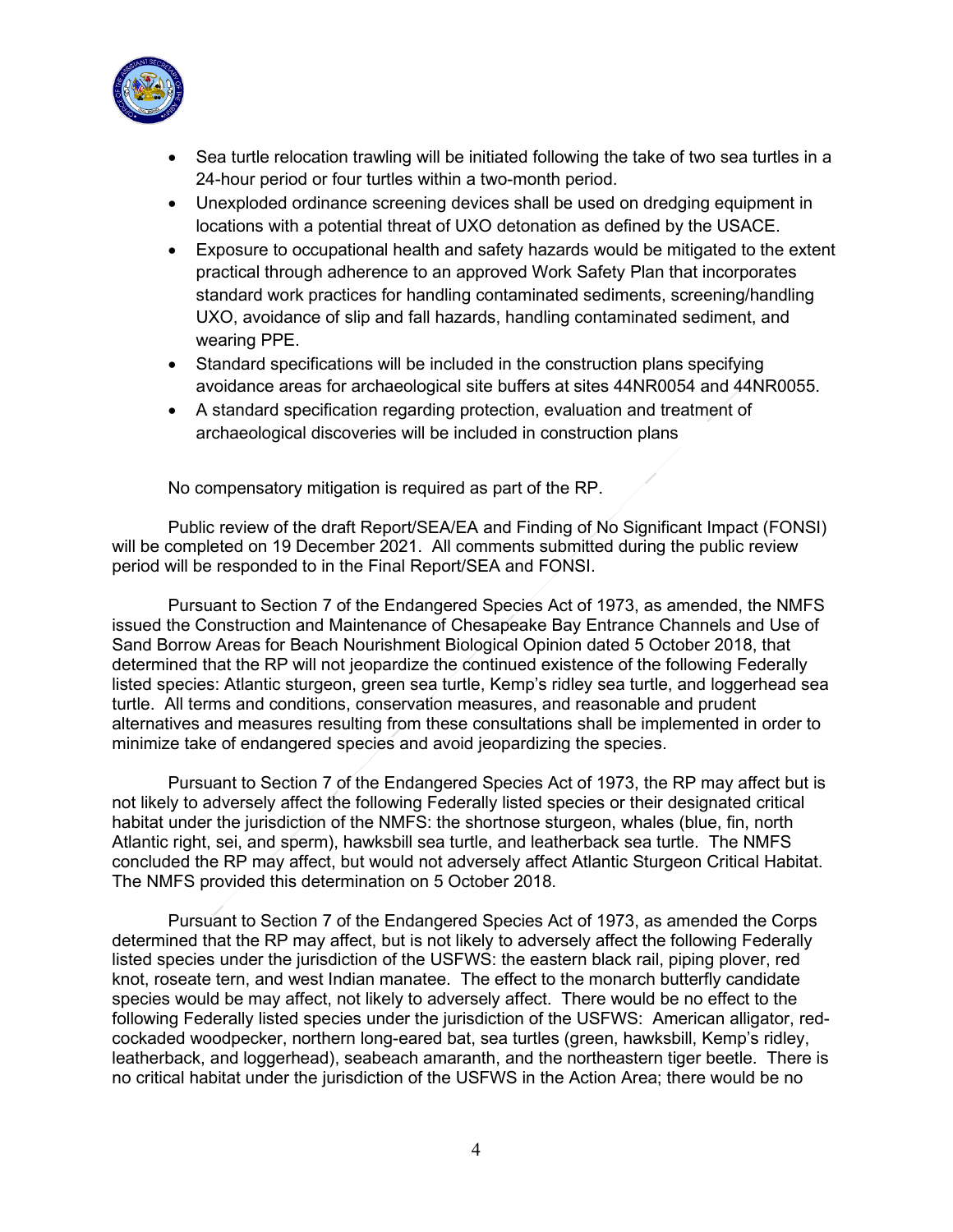

affect to critical habitat under the jurisdiction of the USFWS in the Action Area. The USFWS, Section 7 Endangered Species Act Self-Certification Letter was signed on 15 October 2021.

Pursuant to Section 106 of the National Historic Preservation Act of 1966, as amended, the Corps determined that historic properties would not be adversely affected by the RP. The Virginia Department of Historic Resources concurred with the determination on **TBD.** 

Pursuant to the Clean Water Act of 1972, as amended, the discharge of dredged or fill material associated with the RP has been found to be compliant with section 404(b)(1) Guidelines (40 CFR 230). The Clean Water Act Section 404(b)(1) Guidelines evaluation is found in Environmental Appendix, Appendix C, of the Validation Report/SEA.

The Virginia Department of Environmental Quality (VDEQ) has waived water quality certification pursuant to Section 401 of the Clean Water Act, as follows. The Virginia Department of Environmental Quality, in a letter from Mr. David Paylor, Director of the VDEQ, to Colonel Jason Kelly, dated 2 October 2015, stated the VDEQ does not require a water quality certification for dredging or overboard disposal, provided a Federal Consistency Determination is obtained pursuant to the Coastal Zone Management Act (CZMA)**.**

A determination of consistency with the Virginia Coastal Zone Management Program pursuant to the CZMA will be obtained from the VDEQ, prior to construction. In a letter dated **TBD**, the VDEQ stated that the RP appears to be consistent with state Coastal Zone Management plans, pending confirmation based on information to be developed during the Preconstruction Engineering and Design Phase. All conditions of the consistency determination shall be implemented in order to minimize adverse impacts to the coastal zone.

All applicable environmental laws have been considered and coordination with appropriate agencies and officials has been completed. Coordination has been reinitiated with NMFS, pursuant to the Magnuson-Stevens Fishery and Conservation Management Act, to address effects to Essential Fish Habitat.

A general conformity applicability analysis was conducted and based on this analysis, the project's air emissions are expected to be de minimis. A Record of Non-Applicability has been prepared and is provided in the Environmental Appendix, Appendix C.

Technical, environmental, and economic criteria used in the formulation of alternative plans were those specified in the Water Resources Council's 1983 Economic and Environmental Principles and Guidelines for Water and Related Land Resources Implementation Studies. All applicable laws, executive orders, regulations, and local government plans were considered in evaluation of alternatives. $^{\mathrm{2}}\,$  $^{\mathrm{2}}\,$  $^{\mathrm{2}}\,$  Based on this report, the reviews by other Federal, State and local agencies, Tribes, input of the public, and the review by my staff, it is my determination that the RP would not cause significant adverse effects on the

<span id="page-4-0"></span><sup>&</sup>lt;sup>2</sup> 40 CFR 1505.2(B) requires identification of relevant factors including any essential to national policy which were balanced in the agency decision.